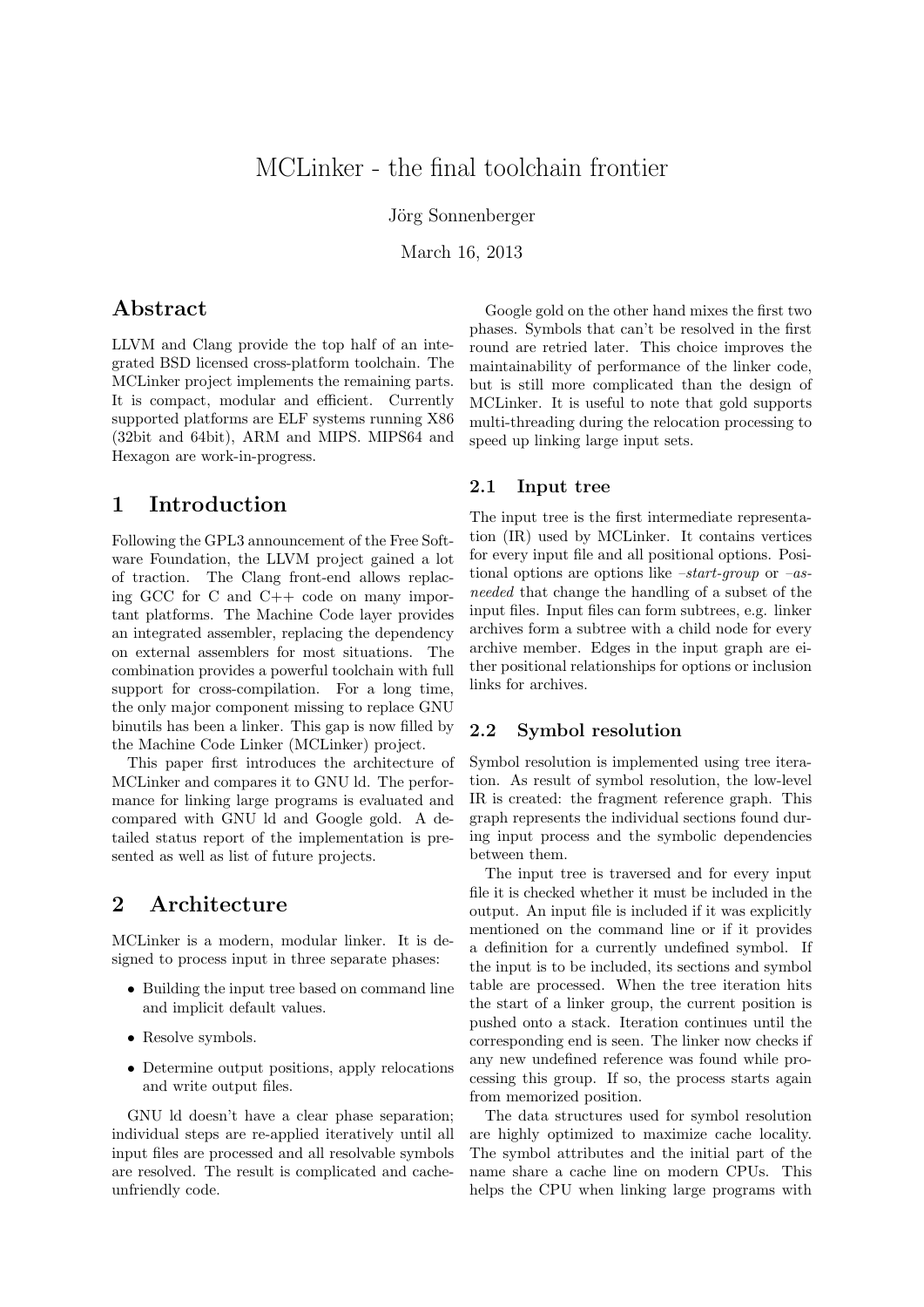many smaller functions;  $C++$  applications are wellknown for such characteristics.

#### 2.3 Layout

The layout step is the first part of the last linking phase. It is responsible for deciding what sections should be written in which order and to what position. It merges sections as necessary or drops them, if they are redundant (e.g. multiple inline definitions for  $C_{++}$  methods). At the end of this phase, the symbol values are finalized.

Defering the section merging until such a late step in the linking process has the advantage of avoiding many redundant computations. The list of all input sections is known at this point and after a single ordering pass, addresses can be assigned directly.

### 2.4 Relocation

The relocation step follows the layout step and is responsible for determining the symbol values in the various places that reference the symbols. It may prepare to modify the instructions to replace more costly code with simpler sequences. This helps platforms with limited immediate value ranges like ARM and MIPS to load short (relative) address directly instead of using constant tables. It can also be used to use more efficient access methods for Thread Local Storage (TLS).

### 2.5 Writing

Once the relocation step is done, all that is left is applying the relocations to the input sections and writing the result to the output file with any metadata necessary for the file format. MCLinker aggressively uses memory mapped files when possible. This leverages the page lookup table (TLB) cache and improves page locality. It helps improves the use of the OS file system cache.

### 3 Performance

To measure the performance of MCLinker, the llvm-tblgen and clang binaries were built using the normal options in NetBSD (-O2, no -g). The final linker invocation was repeated using MCLinker, GNU ld and Google gold. For MCLinker the current development version of March 11 was used. GNU ld and gold are both from GNU binutils 2.22.90.

|               | MCLinker | GNU ld            | gold  |
|---------------|----------|-------------------|-------|
| $llvm-tblgen$ | 0.05s    | 0.10 <sub>s</sub> | 0.04s |
| clang         | 0.69s    | 1.41s             | 0.44s |

The resulting binaries have the following size:

|             | MCLinker   | GNU ld     | gold       |  |  |  |
|-------------|------------|------------|------------|--|--|--|
| llym-tblgen |            |            |            |  |  |  |
| .text       | 2,123,527  | 1,827,773  | 1,786,483  |  |  |  |
| data        | 2,408      | 2,664      | 2,520      |  |  |  |
| .bss        | 5,360      | 5,912      | 2,520      |  |  |  |
| clang       |            |            |            |  |  |  |
| .text       | 34,299,746 | 26,917,022 | 26,698,448 |  |  |  |
| data        | 21,984     | 22,112     | 22,112     |  |  |  |
| .bss        | 47,624     | 47,736     | 47,704     |  |  |  |

Both MCLinker and gold are significantly faster than GNU ld. MCLinker is clearly pulling in too many objects, which is responsible for the much larger binaries. This is likely also reponsible for a good part of the performance difference to gold. Evidently, further analysis is needed.

Of special interest for embedded use is the memory footprint of the different linkers:

|             | MCLinker | GNU ld   | gold     |
|-------------|----------|----------|----------|
| llym-tblgen | 17.508KB | 17.700KB | 17.528KB |
| clang       | 176MB    | 150MB    | 182MB    |

The peak Resident Memory Size shows clearly that both MCLinker and gold are optimised for inmemory processing. Since they are reading the full symbol tables of all input files first, they require more memory.

### 4 Implementation status

Linker functionality falls into two categories. The first is generic features like symbol versioning which are handled in the platform independent core. The second is features specific to a target platform like the handling of the different relocation types.

### 4.1 Platform independent

Most features necessary for ELF systems are implemented. This includes static and shared linkage as well partially linking objects to form a new relocatable object. Weak symbols are overwritten by strong definitions. The different visibility types are handled. Missing for shared libraries is the processing of DT NEEDED entries and loading the symbols of the referenced objects. This means that currently only symbols in libraries explicitly requested on the command line are found, when standard ELF behavior is to recursively scan libraries and their dependencies. This omission is not absolved by recent versions of GNU ld switching to the same broken semantic.

C++ requires constructor and destructor support. The compiler uses *ctors* or *init<sub>-array* sec-</sub> tions (or *dtor* and *fini\_array* for destructors) to implement this. MCLinker has full support for either form. It doesn't try to convert one mechanism into the other due to the slightly different ordering rules. Support for COMDAT-sections is